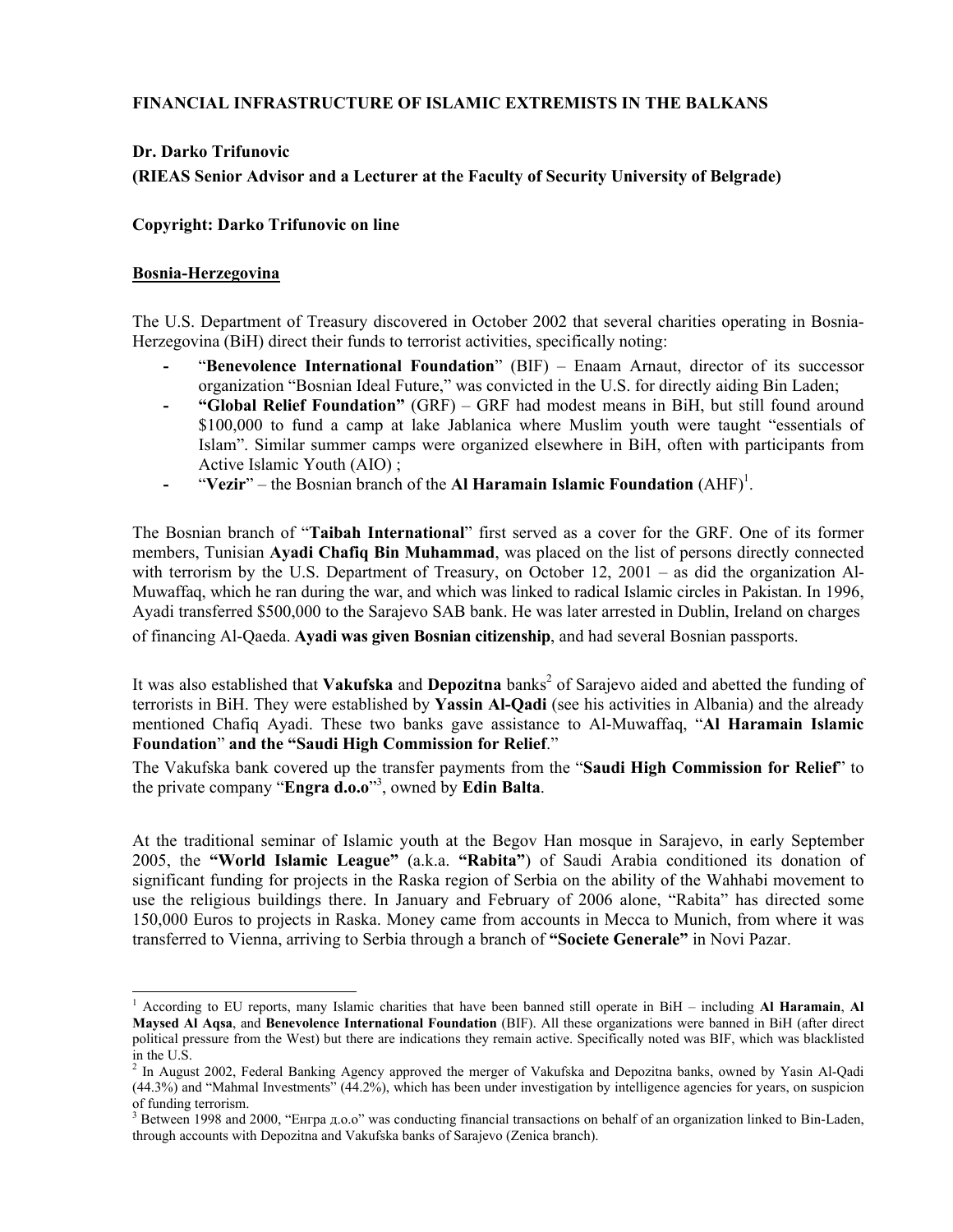Regional prosecutors in Sarajevo and Zenica opened investigations in July 2007 into possible embezzlement charges against the Muslim charity "**Merhamet,**" including the allegations of **financial aid to the Wahhabi movement** in BiH. "Merhamet" allegedly funded Wahhabi organizations and several individuals.

#### **Kosovo-Metohija**

The U.S. Department of State and the Central Intelligence Agency (CIA) have been stationed in Kosovo-Metohija since 1999, and have been monitoring the illegal financial flows in the province, especially funds used for illegal purchase of arms and equipment for terrorist groups in Kosovo-Metohija.

Money originates from Saudi Arabia, where specific individuals courier gold, coins and jewelry that are then sold, converted to local currency, and channeled through pre-determined NGOs.

American members of KFOR arranged a seminar for the high-ranking officials of the Kosovo Police Service in April 2007, covering "**Wahhabis in Kosovo**." During the seminar, American representatives asserted that Wahhabism is on the rise in Kosovo, and that in five years Kosovo would become the most significant stronghold of this Islamic sect in Europe. According to them, **the greatest concentration of Wahhabis is around Prizren.** 

A report published by the provisional authorities of Kosovo-Metohija in January 2007 acknowledged the rising presence of Wahhabis and other Islamic factors in the province.

Organizations connected to funding of Islamic extremism in Kosovo-Metohija are "**Iranian Relief Committeе**" in Pristina and "**Taibah International Committee**" in Prizren. Western analysts claim that "Al-Islamiyya" and "**The World Assembly of Muslim Youth**" (WAMY) are fronts for extremists from Saudi Arabia. Additionally, the director of "**Revival of Islamic Heritage Society**" in Pristina, **Othman A.O. Alhaidar** used to run several "charities" in Bosnia-Herzegovina, starting with the "Revival of Islamic Heritage Society," General Kuwaiti Aid Committee, '"Dar El-Bir" of UAE, "Yhia Al-Turas," and "World Islamic Charity." He was investigated by SFOR/EUFOR in 2005 **on suspicion of sending volunteers from Kosovo-Metohija and Albania to Iraq**.

#### **Albania**

1

Interest in the presence of radical Islam in Albania and its connection with the authorities was reawakened on April 11, 2007, with the broadcast of a show "Fiks Fare" (sp?) on state television. The show publicized documents indicating that **Abdul Latif Saleh a close associate of Osama Bin Laden, was given Albanian citizenship in 1992 at the personal insistence of** then-President, now **Prime Minister Sali**  Berisha<sup>4</sup>[.](#page-1-0)

Saleh, a Jordanian, owned construction companies "**Mak Albania"** and "**Cement Albania,**" which were used to launder the money of Saudi businessman Yasin Qadi's "**Caravan**" association in Tirana. In 2000, Saleh was deported from Albania on suspicion of Al-Qaeda connections, and his bank account in Tirana was frozen after an attempt to withdraw **2.4 million Euros**.

There are also numerous indications that several Islamic charities are abusing their activities in Albania to support terrorism. The government investigates allegations about their work solely because of obligations to the U.S.

<span id="page-1-0"></span><sup>&</sup>lt;sup>4</sup> Abdul Latif Saleh received Albanian citizenship in just over month; he filed a request on September 17, and received in on October 21, through Decree # 328.